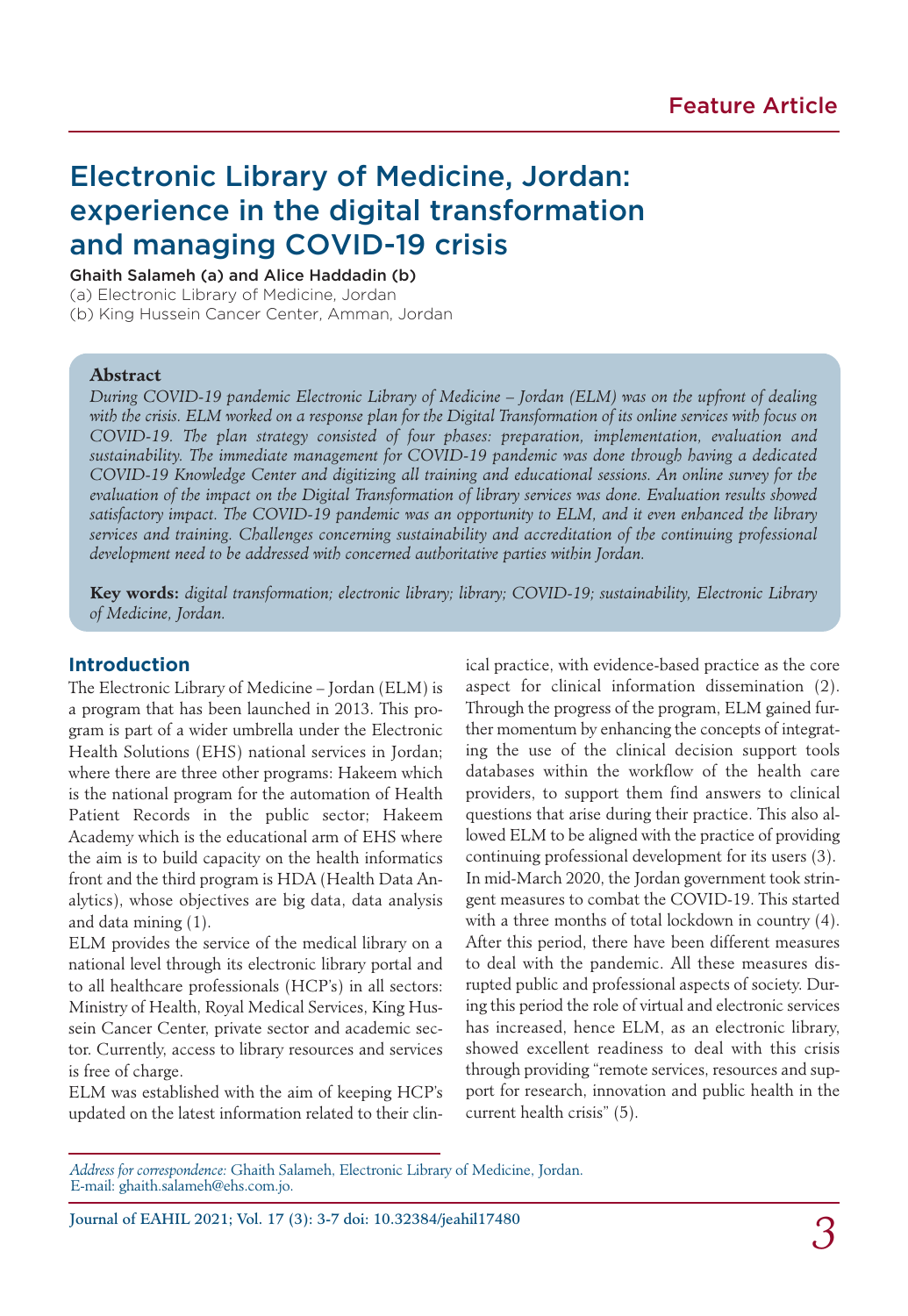This paper will share the experience of ELM in the digital transformation of the library training, awareness and educational sessions, in addition to how ELM managed the COVID-19 crisis.

# **ELM COVID-19 response plan**

It is well known that the challenge the world is facing in conjunction with the pandemic is the "infodemic"; a flood of information and resources on the COVID-19, which posed a major issue to the public and HCP's (6). Hence, at ELM and by March 2020, the immediate response to COVID-19 was creating the COVID-19 Knowledge Center, with the aim of having all information related to the pandemic in one central hub and facilitate the access to all HCP's for updated information that are evidence-based, trustworthy and reliable. ELM Knowledge Center is constantly fueled with information from different content providers and with the local guidelines related to the pandemic.

With the lockdown measures, and not being able to conduct the usual – before pandemic – educational, awareness and training sessions at the different health sites, the need arose for transforming the model of knowledge dissemination digitally. This was the second pillar for the response plan. Preparing for this phase required a strong communication plan. The communication plan was the base that supported the whole process of digital transformation for training programs (7). It was also targeted, first, to policy makers, through ELM consulting committee. A committee that has representation from all health sectors within Jordan. The aim was to get approval and accreditation of the online training and awareness session with the content provided. Secondly, official communication to different health sites and stakeholders to inform them about the plan of knowledge dissemination and start arranging the roll out of the program. Thirdly, to all ELM users through emails, social media posts and other supporting communication channels.

## **Knowledge and digital transformation: implementation and roll out**

The implementation phase started by August 2020. The roll out of the digital sessions started at key hospitals in Jordan. This was a pilot phase to prove the concept and test the process. Three sites were chosen from each health sector. Two types of sessions were

done; the training of trainers (TOT) and training of HCP's. TOT sessions were more impactful since those depended on the training coordinators at the hospital sites, these personnel can drive and advise on the proper timing and be a focal point for the ongoing communication and training. Monitoring of the process be updated and answering any request, also was part of the objective of having focal points (8).

The main video conferencing platforms that were used for delivering those sessions are Zoom and Microsoft Teams. At the beginning, technical challenges were faced, due to the lack of proper knowledge on how to deal with those platforms, and also due to change of mode for delivering the sessions from face to face into virtual (9). As the roll out of the program kicked off and more sessions and meetings were conducted online, users were more adoptable to the process and sessions went smoother.

Ongoing progress of the sessions to all users was done, reaching more sites, focusing on frontline HCP's who deal directly with COVID-19 cases. This also included having more flexible timing for sessions to suit all requirements of users. A regular weekly session was announced. Collaboration for sessions were done through having trainers from content providers, academia and medical librarians, ongoing communication on COVID-19 knowledge center updates, sessions and latest information.

During this roll out, research has proved that comorbidities and older population were a major challenge for treating COVID-19 patients (10). ELM in collaboration with medical content providers and the National Epidemiologic Committee introduced the treatment algorithm and comorbidities tool. This was an important milestone in digitally transforming part of the clinical pathways of treatment. Integration of this clinical decision support tool with the National Electronic Health Record Hakeem (EHR) was tested successfully, but no further implementation was done due to security and technical challenges, in a time when a lot of other higher priority projects were in the pipeline (11).

In order to check results and impact on users, and if ELM was able to achieve and be an integral part in the COVID-19 crisis management, ELM committee recommended to conduct an evaluation for the digital transformation program and check impact.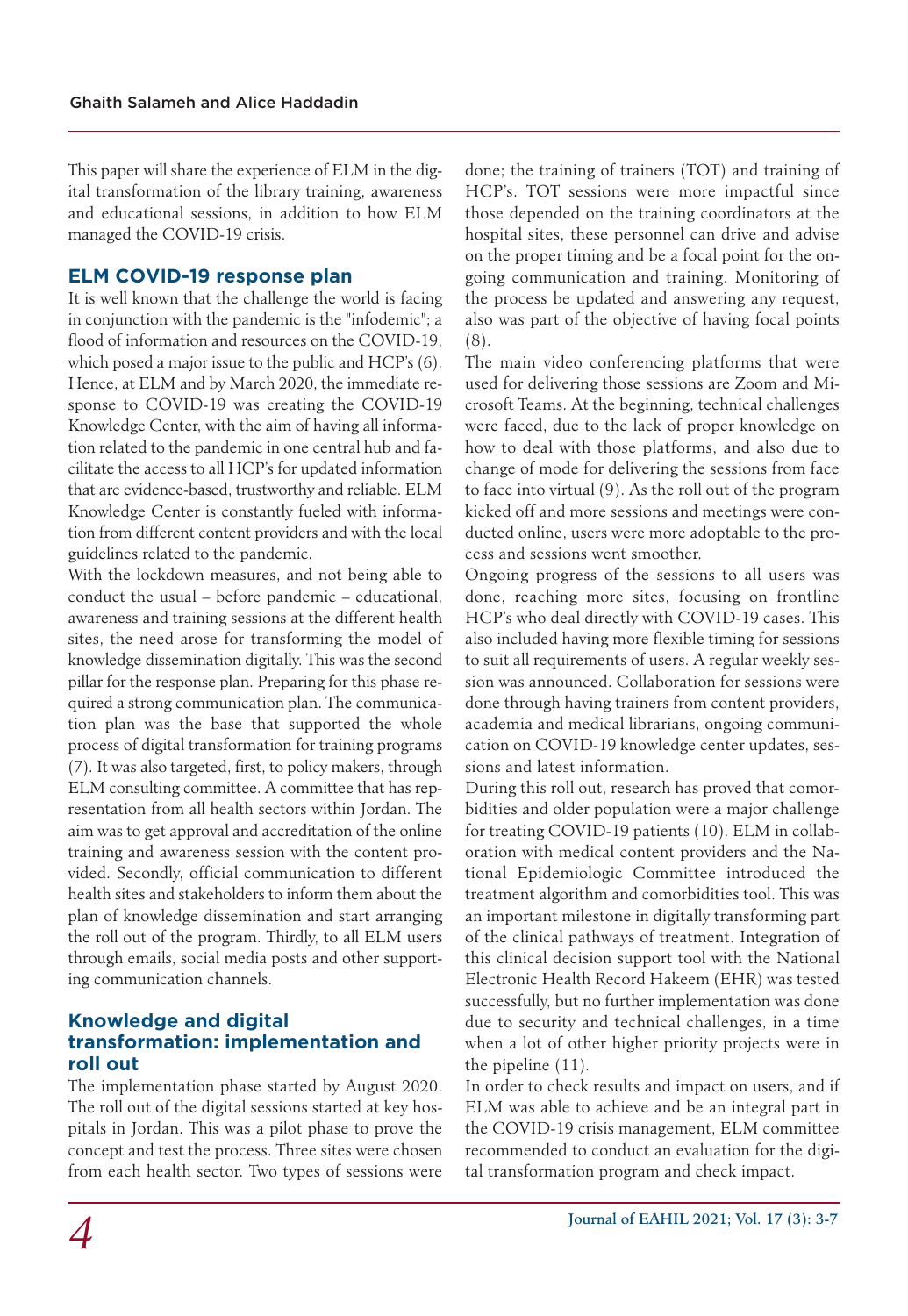### **Evaluation and impact: managing the crisis**

For the purpose of evaluating the impact of the COVID-19 crisis management and the digital transformation of ELM services, sessions and tools, ELM conducted an online survey through Google forms. The survey was shared with HCP's who attended the awareness and training sessions. It consisted of 10 questions covering different aspects of ELM library services. It was simple easy questions with Yes or No answers, to facilitate gathering feedback. *Table 1* shows these questions and the results received from participants.

|   | Questions $(N = 500)$                                                                                               | Yes | $\bf No$ |
|---|---------------------------------------------------------------------------------------------------------------------|-----|----------|
| 1 | Were the online training sessions<br>heneficial?                                                                    | 480 | 20       |
| 2 | Were timing proposed for these<br>sessions' suitable timings?                                                       | 452 | 48       |
| 3 | Did you use the content of the<br>training in your practice?                                                        | 463 | 37       |
| 4 | Did you collect Continuing<br>Professional Development (CPD)<br>credits from the Knowledge<br>Center?               | 132 | 368      |
| 5 | Would you attend other online<br>sessions if expanded to other<br>treatment and care plan options?                  | 484 | 16       |
| 6 | Did you use the COVID-19<br>Knowledge Center?                                                                       | 420 | 80       |
| 7 | Did you use the comorbidities<br>treatment algorithm option?                                                        | 383 | 117      |
| 8 | Did you attend any other training<br>online for the updates on<br>COVID-19?                                         | 478 | 22       |
| 9 | Did attending the online sessions<br>and using the COVID-19<br>knowledge center have an impact<br>on your practice? | 491 | Q        |
|   | 10 Was (ELM-Jordan) library<br>successful in delivering messages?                                                   | 480 | 20       |

Table. 1. *Online survey questions and feedback received from participants.*

As shown in Table 1 the total number of participants in these surveys were 500. The results collection ex-

cluded any uncompleted or unanswered survey. The survey was shared with participants attending online sessions for the period from December 2020 to March 2021. No criteria for selection was mandated, the only condition was that a participant had attended one online session.

*Figure 1* shows the results from these online surveys. Results show excellent impact. At the beginning of the roll out, it was challenging and unexpected that users would easily adopt new ways and forms of receiving knowledge. Overall users were satisfied with the online sessions, the content was also relevant to their practice. Most users used the COVID-19 Knowledge Center on ELM, and mostly agreed that the library was successful in delivering the messages. The one question that was with least satisfaction was related to the CPD, but an explanation for this is that Jordan is still in the early stages of implementing the CPD program in health sector. According to Younes et al. (12) "participating in CPD activities in Jordan is compromised by lack of mandatory laws and barriers related to staff shortage, heavy workload, limited funds, lack of time, and cost". There are limitations for the data used in this survey mainly due to the selection criteria, lack of other measures such as a section for notes to provide further feedback on the provided services. No collection for specific parameters such as the profession were collected, but the whole purpose was to measure satisfaction of users in order to present it to stakeholders.



Fig. 1. *Results from the online survey conducted by ELM.*

In addition to the online survey, feedback data was collected through a face to face questionnaire from physicians at the King Hussein Cancer Center. It was not included in these results. Mainly, physicians there felt more supported through the digital transformation of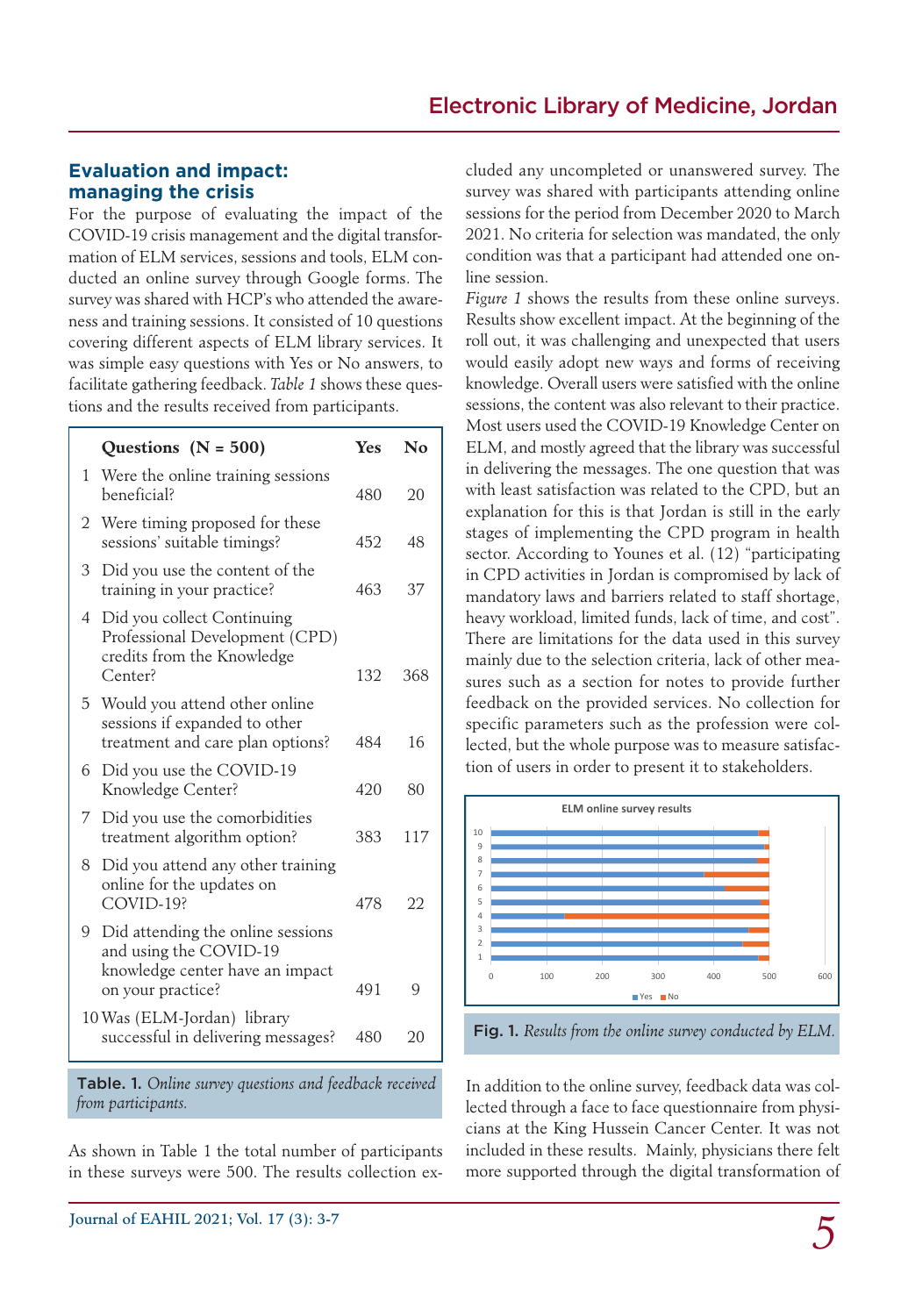services, with their busy schedule, and they believe that it provides a more flexible way of updating them with library services better than before.

### **Future perspectives and recommendations**

Results and feedback from users on how ELM managed the COVID-19 crisis with the digital transformation of the services related to COVID-19 were satisfactory. Surprisingly, HCP's were more flexible and adopted the usage of online library services beyond than expected. This allowed ELM to start adopting a different approach on how to provide digital services to its users (13).

Apart from COVID-19 knowledge center sessions, ELM started sessions on the different library topics such as: how to conduct PubMed and NLM search, how to reference, retrieving data from clinical decision support tools and many others. ELM also started collaborations with regional librarians to conduct sessions online and share the experience of their institutions. Expanding those services and collaborating with regional and global organizations would add an extra layer of depth to users of ELM.

According to Frick et al. (14) and to "avoid being caught unprepared by future crises, digital transformation must be further driven to ensure collaboration".

Now, since lockdown measures are easing, a blended approach for sessions is recommended, in fact, depending only on online services may limit proper interaction and communication. Using a blended approach is much recommended for any health related services (15).

Updating knowledge center with other related topics and having a more interactive approach to knowledge management is also recommended. This will support all HCP's fight "infodemic" (16). This new way of digital communication will support in building better health literacy among the public too.

As with other middle- and lower-income countries, the major challenge for ELM is the budget, due to the economic hardship that Jordan economy is facing. Building a more robust and sustainable model is needed.

The digital transformation of the library work has voiced out the knowledge and spread communication easier than physical communication. Surprisingly, users have been interacting more and benefiting more than

before which is a great opportunity for ELM to expand its services and enhance patient care all across Jordan. Achieving a more sustainable model is key; this can be reached through collaborations and partnerships with other local, regional and international organizations, as well as start approaching users with fee paid services that can be provided by the library (17).

# **Acknowledgements**

The authors of this paper received the award for best oral presentation overall at the EAHIL 2021 Virtual Workshop, "Crossing the bridge: new challenges, new opportunities" Marmara University, Istanbul, Turkey, 5-8 July 2021.

> *Submitted on invitation. Accepted on 18 August 2021.*

# **REFERENCES**

- 1. "Hakeem program." Electronic Health Solutions. Technology for Better Healthcare in Jordan [Internet]. 2015 [cited 2021 Aug 12]. Available from: www.ehs.com.jo/en/content/hakeem-1
- 2. Nazer LH, Tuffaha H. Health care and pharmacy practice in Jordan. Can J Hosp Pharm. 2017;70(2):150-5.
- 3. Brassil E, Gunn B, Shenoy AM, Blanchard R. Unanswered clinical questions: A survey of specialists and primary care providers. J Med Libr Assoc. 2017;105(1):4-11.
- 4. Badarin E. Jordan's economic, security and political challenges under Covid-19. Mediterr Polit [Internet]. 2020;00(00):1-9. Available from: https://doi.org/10.1080/13629395.2020.1850624
- 5. Yuvaraj M. Global responses of health science librarians to the COVID-19 (Corona virus) pandemic: a desktop analysis. Health Info Libr J. 2020;37(4):337-42.
- 6. World Health Organization (WHO). Novel Coronavirus. Vol. 205, Situation Report – 205. 2020.
- 7. Haugh D. Communicating with medical library users during COVID-19. J Med Libr Assoc. 2021;109(1):107-11.